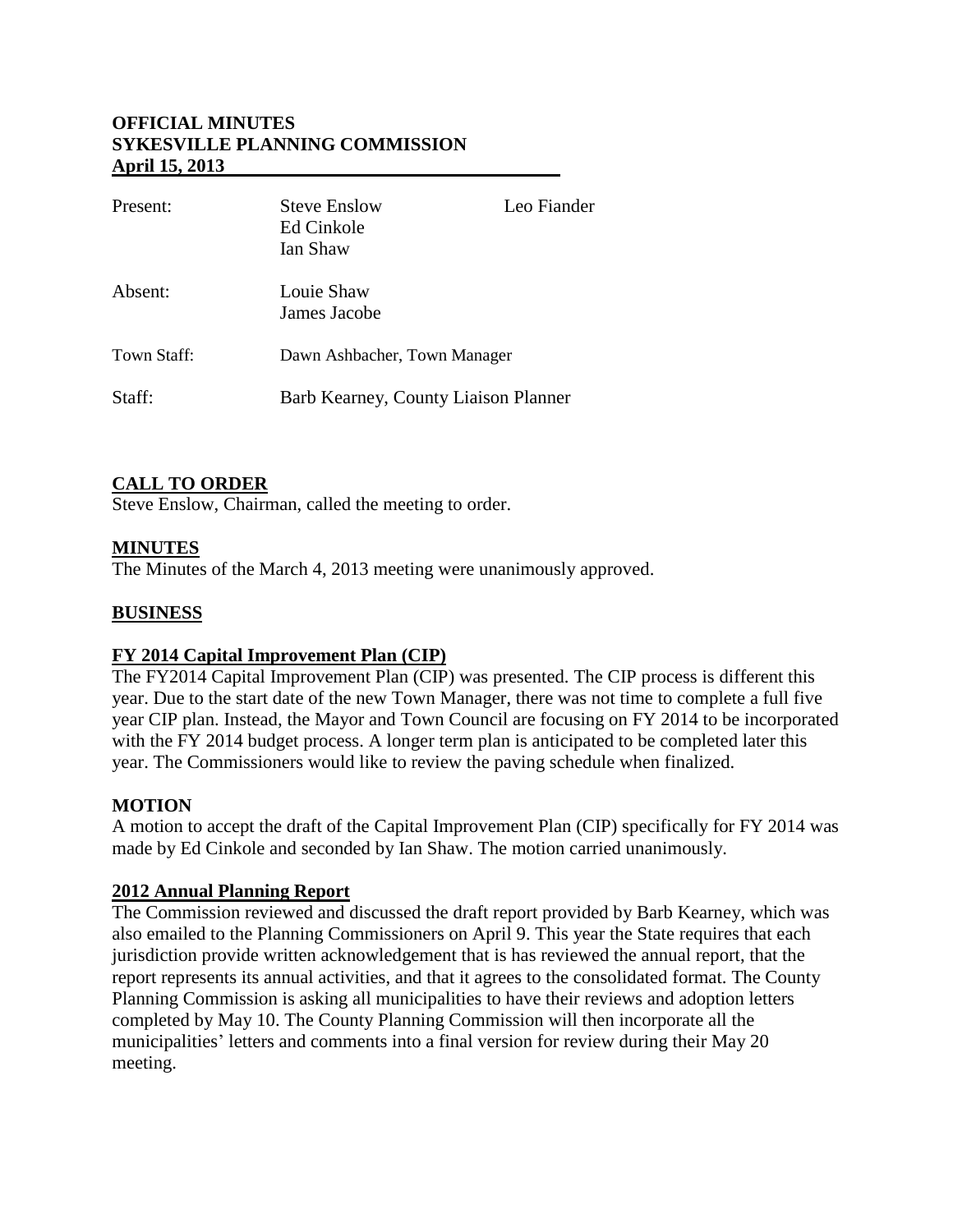The Commissioners asked how the Town of Sykesville's numbers are derived and are they represented accurately on the Annual Report. Barb Kearney, County Planning Liaison, said she would circulate the data showing the breakdown of Sykesville incorporated area and the rest of the unincorporated area in the Freedom District.

# **Joint discussion with Carroll County Planning Commission about the Freedom Comprehensive Plan**

County Members in attendance: Phillip Hager, Director, Dept. of Land Use, Planning and Development Thomas Devilbiss, Deputy Director, Dept. of Land Use and Development Alec Yeo, Chairman Charles M. Chadwick, Vice Chairman Dennis E. Wertz Matthew S. Helminiak Richard J. Soisson Eugene A. Canale

County Commissioner in attendance: Doug Howard

The Carroll County Planning Commission was present to discuss the current review and update of the Freedom Community Comprehensive Plan to better coordinate on goals and implementation measures between each jurisdiction's Comprehensive Plan.

Discussion ensued regarding the Sykesville Comprehensive Plan language in Chapter 2, Section III, Comparison to Freedom District Comprehensive Plan. Specifically, it says, "The Town will continue to impress upon the County the need to limit growth in the Eldersburg/Freedom District so as to not undermine the shared regional facilities and services and limit the negative traffic patterns on the town." The Town Commissioners indicated the concern is for there to be an adequate plan to deal with development, such as having nearby sections of Route 32 to have a Sykesville identity, instead of a generic look. In discussing gateways, a recommendation was made by the County to create a task force focused on gateways, perhaps even a county-wide task force.

Mechanisms of communication were discussed. The example of the BGE Substation at Raincliffe was used and it was suggested that the County expand their notification protocol.

Other topics included: the Gaither Manor septic system and implications if the County must absorb that service when the permit expires in 2014; the development of the Warfield Commerce & cultural Center, and limited school capacity in the Freedom District.

Phil Hager suggested consider on yearly basis Joint meetings; have these joint meetings with other towns too.